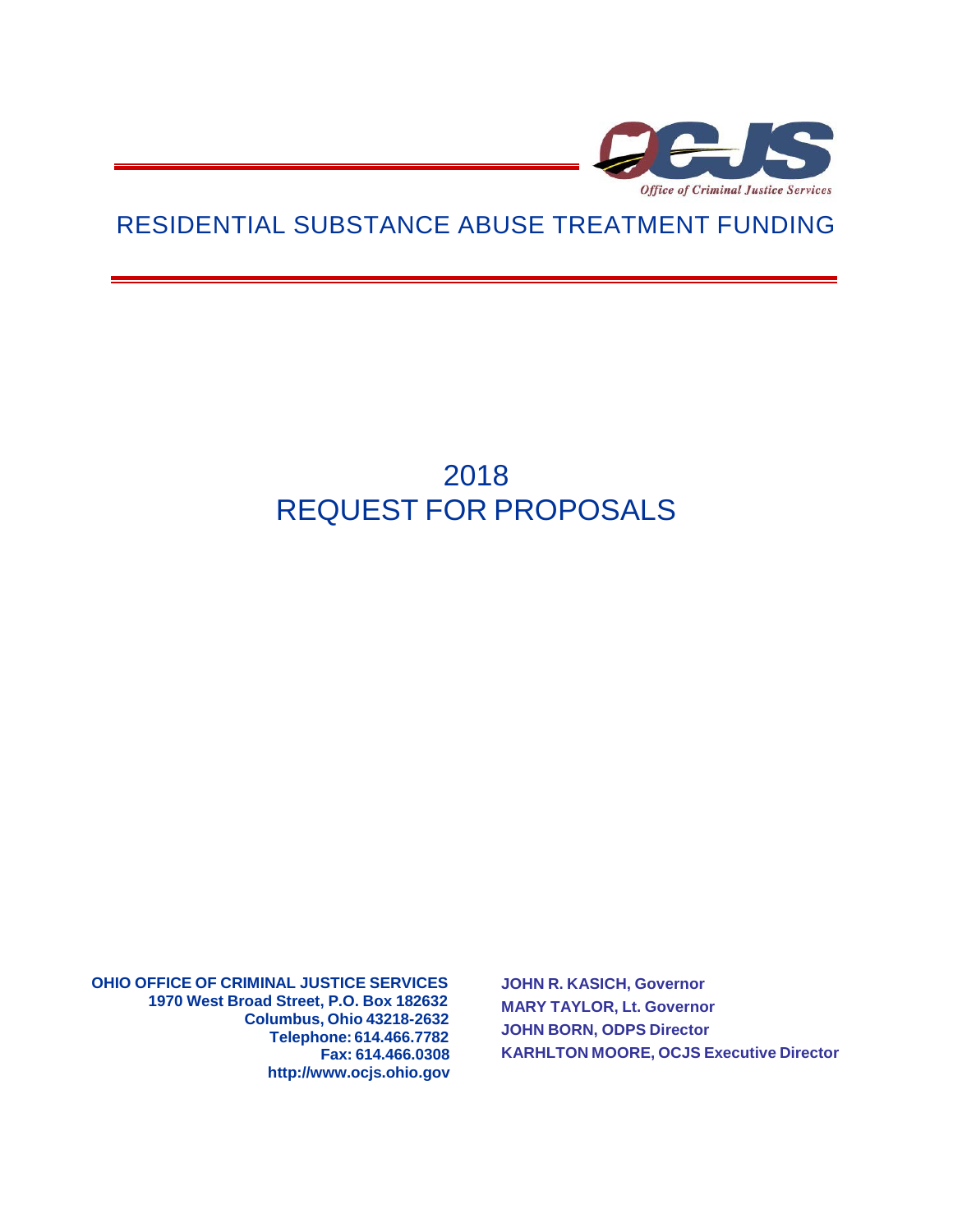## **OHIO OFFICE OF CRIMINAL JUSTICE SERVICES Residential Substance Abuse Treatment Program 2018 Request for Proposals T A B L E O F C O N T E N T S**

| Who is OCJS                             | 1              |
|-----------------------------------------|----------------|
| <b>What to Expect</b>                   | $\mathbf{1}$   |
| <b>Eligibility</b>                      | $\mathbf{1}$   |
| <b>Program Purpose and Requirements</b> | $\mathbf{1}$   |
| Length of Funding                       | $\overline{2}$ |
| <b>New and Continuation Projects</b>    | $\overline{2}$ |
| <b>Match</b>                            | $\overline{2}$ |
| <b>Proposal Components</b>              | 3              |
| <b>Format and Submission</b>            | 3              |
| <b>RSAT Proposal Narrative</b>          | $\overline{4}$ |

**Residential Substance Abuse Treatment Program (RSAT) funds are federally administered by the U.S. Department of Justice, Corrections Program Office through the Omnibus Crime Control and Safe Streets Act** of 1968, Title 1, Section 1001, as amended, Public Law 90-351, 42 U.S.C. 3796ff, et seq. RSAT funds must be **used to increase resources otherwise unavailable, and cannot supplant state or local funds. State and local funds to projects may not decrease as a result of RSAT funding.**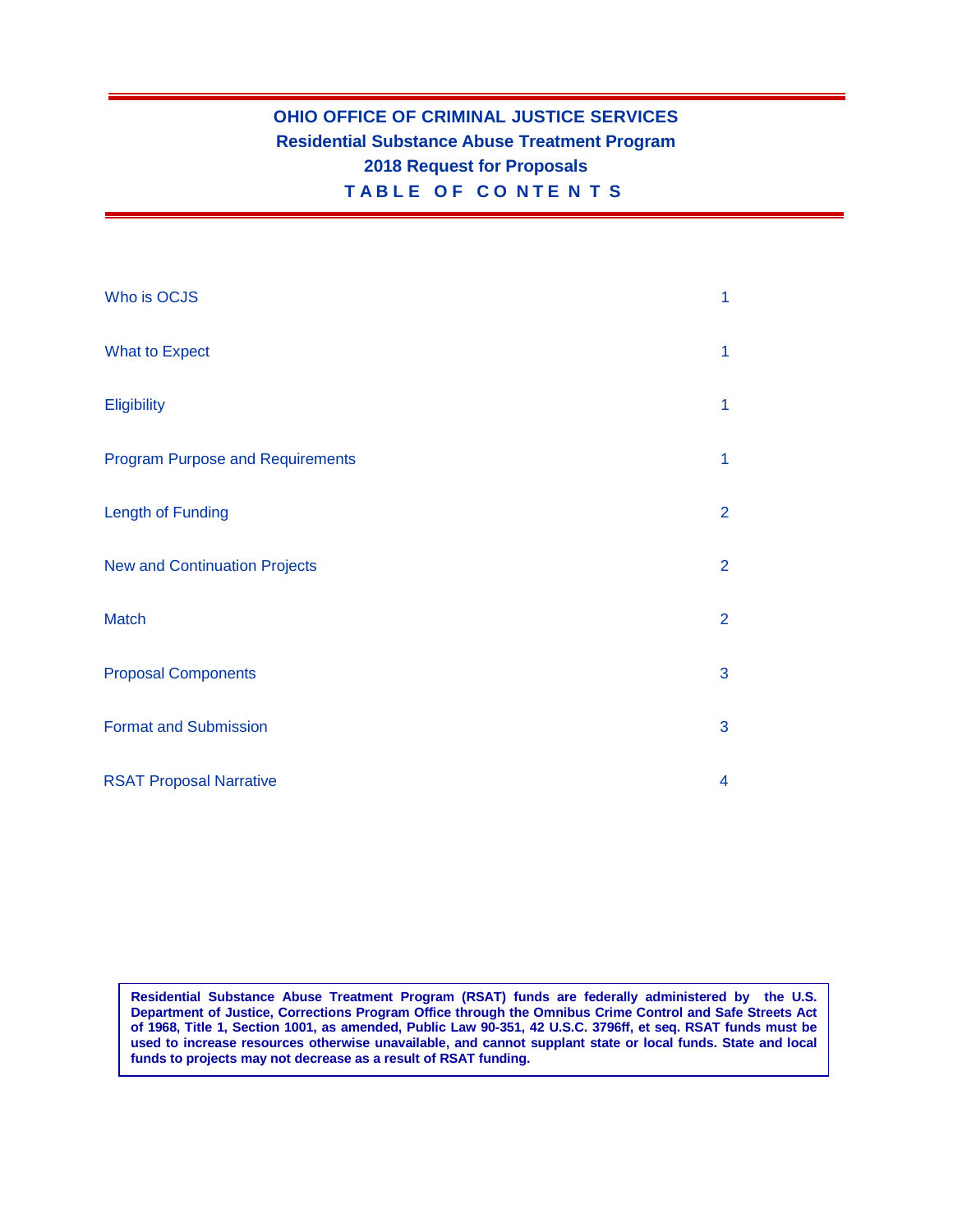#### **WHO IS OCJS**

The Ohio Office of Criminal Justice Services (OCJS) is a division of the Ohio Department of Public Safety. By statute, OCJS is the lead justice planning and assistance office for Ohio, administering millions of dollars in state and federal criminal justice funding every year. OCJS also evaluates programs and develops technology, training, and products for criminal justice professionals and communities.

OCJS has been designated by Governor John Kasich to administer the FY 2018, Residential Substance Abuse Treatment Program for State Prisoners (RSAT). The RSAT funds are used to support treatment services in addition to the services the prison or jail is already required to provide.

#### **WHAT TO EXPECT**

**Application.** For technical assistance on any part of the RSAT application, call OCJS at: 614.466.7782, and ask to speak to your Grants Coordinator.

Regional Contacts: [www.ocjs.ohio.gov/grants.stm](http://www.ocjs.ohio.gov/grants.stm)

**Review.** RSAT proposals will be competitively reviewed by OCJS. Project budgets will be reviewed to assure that costs are allowable and directly relate to the project. Final funding recommendations are made by the OCJS Executive Director.

**Award.** Projects will be notified and required to complete all forms and pre award conditions electronically through the grants management system. Prior to funding, grantees will receive orientation information regarding funding conditions and grant management strategies. **All awards will be for 12 months of funding, operating from October 1, 2018 through September 30, 2019.**

#### **ELIGIBILITY**

All RSAT applicants must have an organization, or subgrantee, that will serve as the fiduciary agent and assume overall responsibility for the grant. Eligible RSAT subgrantees include:

- 1. A unit of local government or council of governments. A unit of local government has legislative autonomy, jurisdiction, and authority to act in certain circumstances. Units of government include a city, county, township, or village. If two or more organizations jointly apply, they must designate one body to take the lead role and identify that agency's fiscal officer.
- 2. State agencies, state-supported universities.

#### **PROGRAM PURPOSE AND REQUIREMENTS**

The goal of the RSAT Program is to break the cycle of drugs and violence by reducing the demand for, use, and trafficking of illegal drugs. RSAT enhances the capability of states and units of local government to provide residential substance abuse treatment for incarcerated inmates; prepares offenders for their reintegration into the communities from which they came by incorporating reentry planning activities into treatment programs and assists offenders and their communities through the reentry process through the delivery of community-based treatment and other broad-based aftercare services. OCJS recommends applicants target high-risk offenders as program participants. A minimum of 10 percent of Ohio's RSAT allocation must be available for local correctional and detention facilities for either of the two following program areas:

#### **Residential Substance Abuse Treatment**

- Engage participants for a period between 6 and 12 months.
- Provide residential treatment facilities set apart in a completely separate facility or dedicated housing unit in a facility exclusively for use by RSAT participants – from the general correctional population.
- Focus on the inmate's substance use diagnosis and addiction-related needs.
- Develop the inmate's cognitive, behavioral, social, vocational, and other skills necessary to solve the substance use and related problems.
- Require urinalysis and/or other proven reliable forms of drug and alcohol testing for program participants, including both periodic and random testing, and for former participants while they remain in the custody of the state or local government.
- Prepare participants for successful community reintegration, including post-release referral to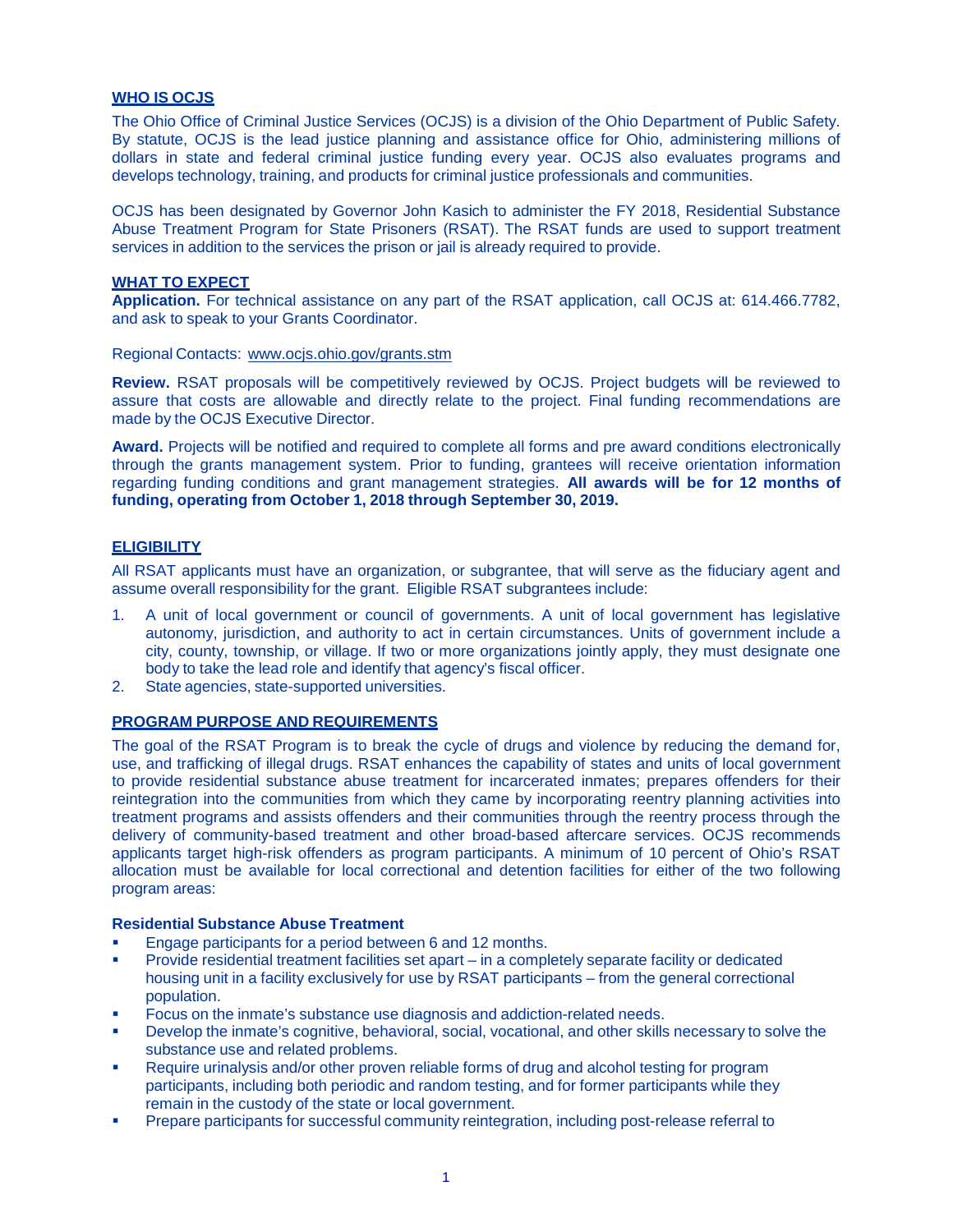appropriate evidence-based aftercare treatment and service providers that support the use of medication-assisted treatment

#### **Jail-Based Substance Abuse Treatment**

- Engage participants for at least three months.
- Focus on inmate's substance use diagnosis and addiction-related needs.
- Develop the inmate's cognitive, behavioral, social, vocational, and other skills to solve the substance use and related problems.
- Require urinalysis and/or other proven reliable forms of drug and alcohol testing for program participants, including both periodic and random testing, and for former participants while they remain in the custody of the state or local government.
- Prepare participants for successful community reintegration, including post-release referral to appropriate evidence-based aftercare treatment and service providers that support the use of medication-assisted treatment.

#### **Aftercare**

Projects must provide aftercare services. These services must involve coordination between the correctional treatment program and other social service and rehabilitation programs, such as education and job training, parole supervision, halfway houses, self-help, and peer group programs. To qualify as an aftercare program, the head of the substance abuse treatment program must work in conjunction with state and local authorities and organizations involved in substance abuse treatment to assist in the placement of program participants into community substance abuse treatment facilities on release.

#### **LENGTH OF FUNDING**

Projects may apply for 12 months of funding, operating from October 1, 2018 to September 30, 2019.

#### **NEW AND CONTINUATION PROJECTS**

A new project is one that has never received RSAT funding. If an agency submits an application for a project substantially similar to a previously awarded project, the project proposal is considered a continuation of the earlier program. New and continuation projects will compete equally for funding.

#### **MATCH**

All projects receiving RSAT funds require a 25 percent cash or in-kind match. Subgrant funds may be used to support 75 percent of the total cost of each project. Other federal funds may not be used as match.

#### **Cash Match**

- State or local budget items or appropriations identified as binding commitments of project match
- Funds contributed from private sources including corporate or private donations
- Funds from the Housing and Community Development Act of 1974, 42 U.S.C. 5305, et. seq.
- Funds from the Appalachian Regional Development Act
- Project income

#### **In-kind Match**

- Donations of expendable equipment, supplies, workshop or classroom materials, work space
- Monetary value of time contributed by professional, technical, skilled or unskilled personnel if services are an integral and necessary part of the project.

The value placed on donated services must be consistent with the compensation rate paid for similar work in the organization or labor market; loaned or donated equipment may not exceed its fair market value. Fringe benefits may be included if someone is actually paying those costs. Volunteer services must be documented and supported by the same methods used by the grant recipient for their own employees.

#### **Timing**

Matching contributions need not be applied at the exact time or in proportion to the obligation of the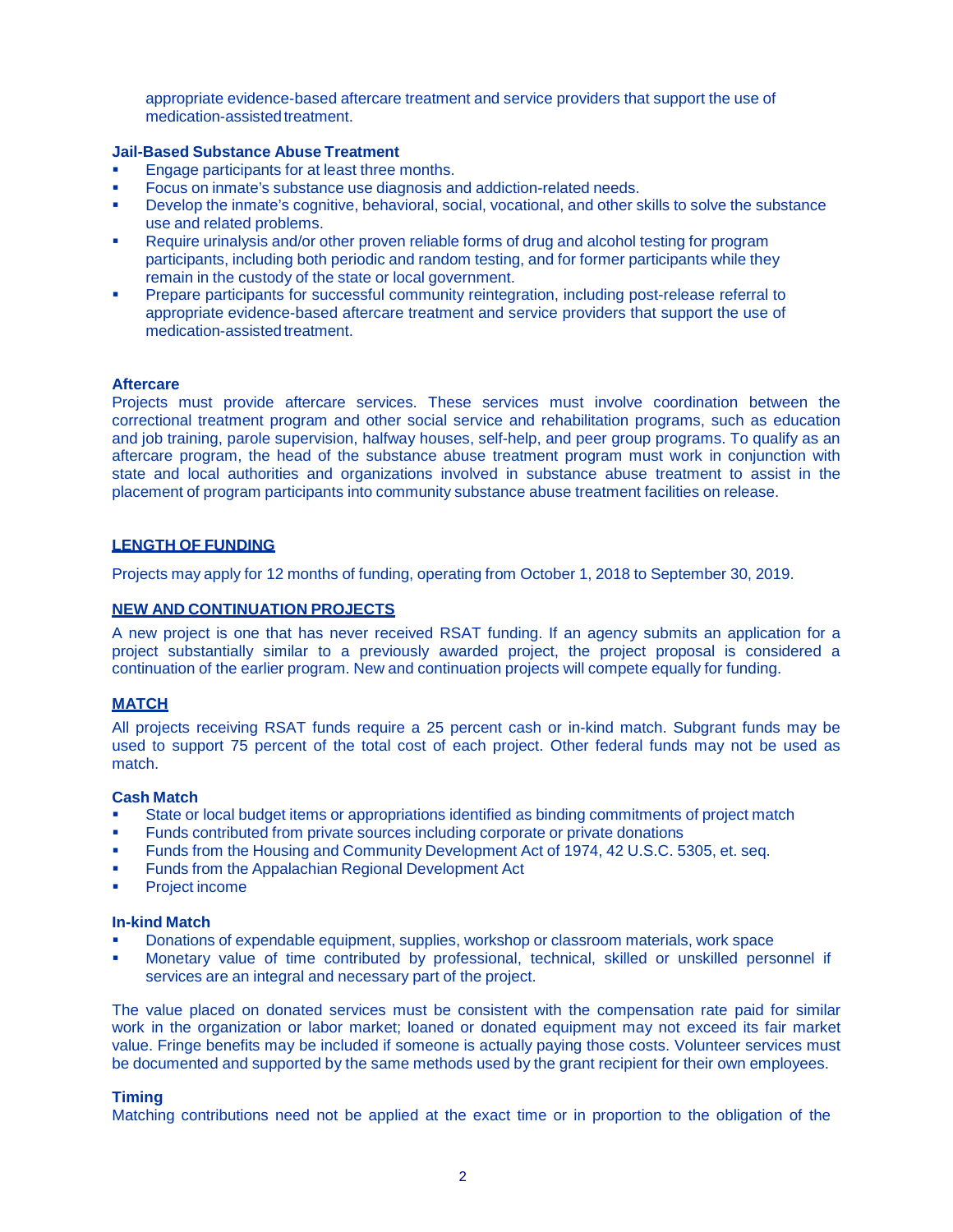federal funds. However, the full matching share must be obligated by the end of the period for which the federal funds have been made available for obligation under an approved project. OCJS reserves the right to deny payment requests on approved programs pending documentation of the matching share.

#### **PROPOSAL COMPONENTS**

Use the following checklist as a general guide for submitting proposals to OCJS. Read the entire RSAT RFP before completing and submitting proposals.

- **Title Page**
- **Problem Statement/Target Population**
- **Project Description**
- **Project Objectives**
- **Timeline/Activities**
- **Organization Capacity**
- **Collaboration Board \* Please note Collaboration Board Letters are required and need to be uploaded with the application. Letters should demonstrate the collaboration efforts of the project. If letters are not uploaded the application will not be reviewed.**
- **Executive Summary**
- **Budget**

#### **FORMAT AND SUBMISSION**

 **Applications are submitted online through the OCJS Grants Management System. Applications must be completed and in the submitted status by 5 p.m. on April 2, 2018. Visit: [www.ocjsgrants.com.](http://www.ocjsgrants.com/) Late applications will not be reviewed or considered for funding. Failure to follow the specified requirements will also result in the application not being reviewed or considered for funding.**

**IMPORTANT: Applications must be in the APPLICATION SUBMITTED STATUS in the OCJS Grants Management System to be considered for funding.**

□ For technical assistance on any part of the RSAT application, call OCJS at: 614.466.7782, and ask to speak to your Grants Coordinator. Please contact the front desk and ask for assistance if you do not receive a return phone call in a timely manner.

Regional Contacts: [www.ocjs.ohio.gov/grants.stm](http://www.ocjs.ohio.gov/grants.stm)

## **APPLY ONLINE!**

**RSAT applicants must apply for OCJS grants online at: [www.ocjsgrants.com](http://www.ocjsgrants.com/)**

- **1. Register to use the system. NOTE: If you have already registered as a grantee please use that log in information to access the system.**
- **2. Work on your grant over an extended period of time, saving changes until you're ready to preview and submit your final proposal to OCJS.**
- **3. Print an e-confirmation of your RSAT submission.**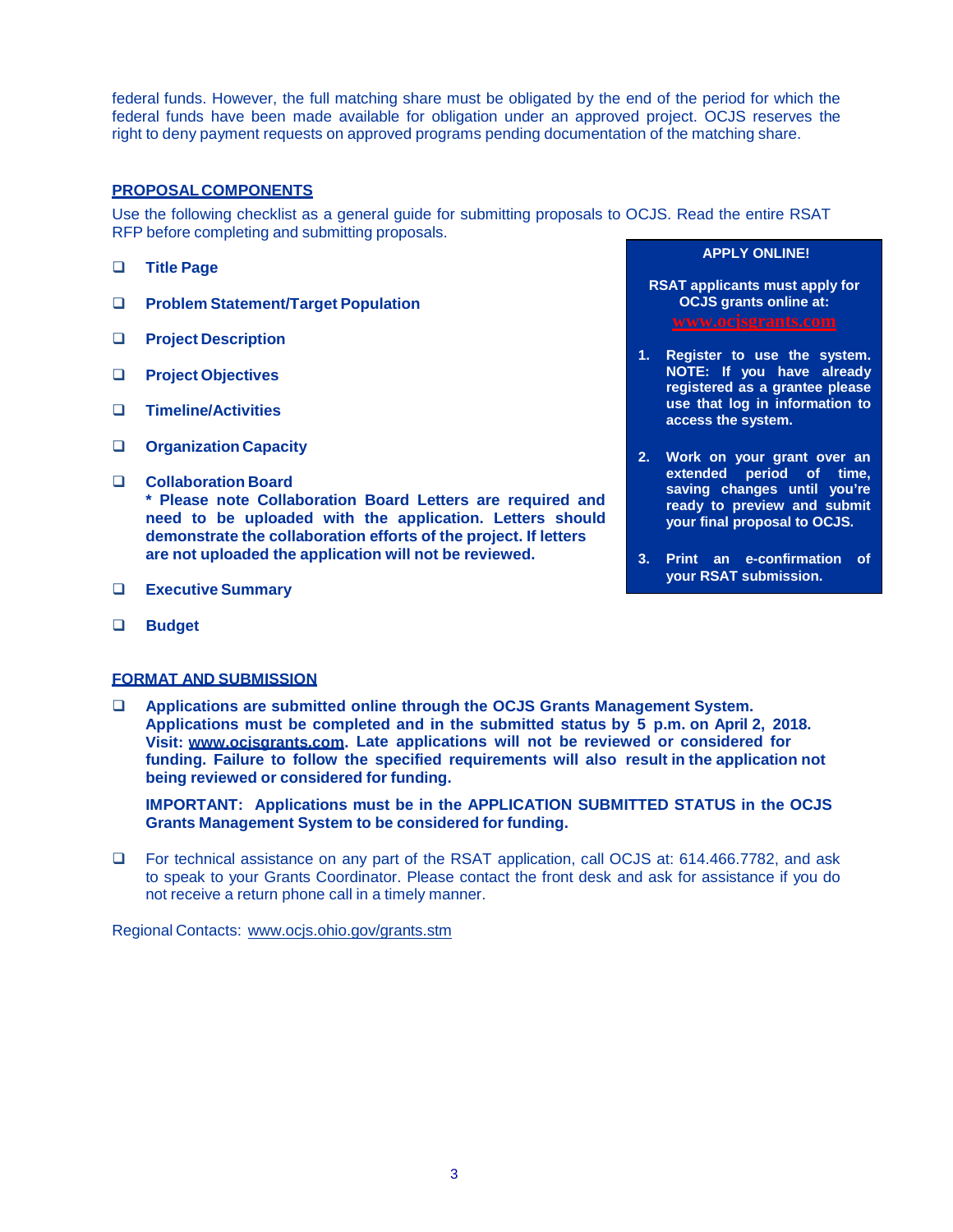#### **RESIDENTIAL SUBSTANCE ABUSE TREAMTNET PROPOSAL NARRATIVE**

#### **Problem Statement and Target Population**

Applicants should explain or clearly describe the problem or issue to be addressed, and its impact on the community. The application will be evaluated as to how effectively it:

- Clearly describes the nature and scope of the problem, justifies the need for assistance, and relates the problem and the need for assistance to the scope of the Residential Substance Abuse Treatment (RSAT) Program. The problem statement should be data driven and the applicant will need to provide relevant state, and local level data/statistics as well as agency statistics to document the problem addressed.
- Discusses the short and long-term consequences to the community if the problem identified is not addressed. More specifically, the applicant should discuss what will happen to the community if the proposed project is not funded.
- Clearly describes the target population to be served in terms of population size and demographic characteristics, including how the population will be set apart from the general correctional population. It should provide the rationale for why the target group was selected.
- Identifies other resources in the community that are available to continue to help address the problem once the inmate is released from the institution. If no resources exist, applicant should discuss the gaps in services and link how the proposed project will help alleviate those gaps.

#### **Project Description**

Applicants should describe a plan of action that the proposed project will implement in order to address the identified problem discussed in the problem statement. The application will be evaluated as to how effectively it:

- Adheres to the RSAT best practices model of treatment that utilizes a cognitive behavioral treatment approach with variable intensity of services and supervision focused on targeting the criminogenic behaviors of moderate to high-risk offenders that is based on specific offender needs.
- Identifies the treatment model to be used and describes the proposed activities associated with the approach to be taken and clearly demonstrates how they will address the identified problem. Any client admission or exclusion criteria for the project, the anticipated average length of stay, and how drug testing will be used should be discussed. The approach should seem logical given the characteristics and needs of the target population discussed in the problem statement.
- Discusses the evidence that shows that the model or practice is effective with the target population. Documents the evidence that the mode or practice chosen is (are) appropriate for the outcomes the program wants to achieve. Clearly justifies why the particular program model was selected for implementation. **Applicants should provide a detailed discussion on their plan to implement a model that is evidence-based or grounded in best practices of the field.** For more information on evidence-based practices, go to [http://www.ocjs.ohio.gov/ebp.stm.](http://www.ocjs.ohio.gov/ebp.stm)
- Discusses the initial and ongoing assessment process to be used to determine client needs. Any specific instruments or tools to be used along with any evidence to support the rationale for choosing that particular instrument/tool and how it is based on the demonstrated effectiveness should be discussed and identified.
- Identifies and discusses the sanctions and/or rewards, if any, to be used in the program.
- Identifies how success will be defined and measured for the program. Applications should clearly identify what evidence-based aftercare services will be provided to program participants once they have left the correctional facility and explain if the aftercare treatment and service providers support the use of medication-assisted treatment.
- Explain coordination with any Substance Abuse and Mental Health Services Administration (SAMHSA) funded state or local programs that address the needs of this target population.
- Describes the planning process for engaging and enrolling newly eligible participants for Medicaid in accordance with the Patient Protection and Affordable Health Care Act, ensuring the treatment protocol will continue after program completion, if applicable.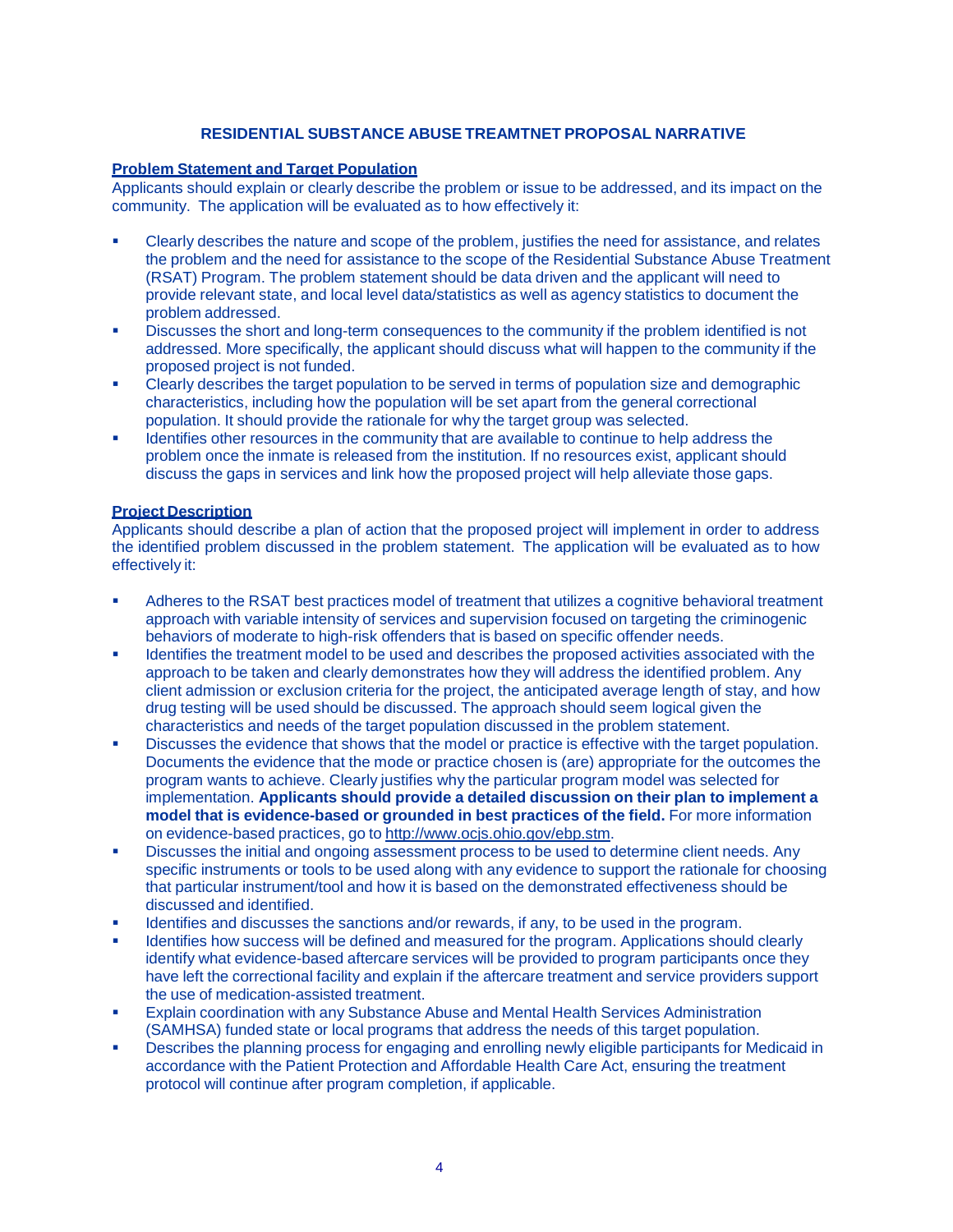#### **Project Objectives**

Applicants should describe the outcomes or changes anticipated as a result of the proposed project. The achievement of the objectives should provide an outcome that reflects a measureable change for the target population due to the services offered by the program. *Please use the standardized objectives listed [here](http://www.ocjs.ohio.gov/RSAT-Objectives.docx) and select two objectives that correspond with how the project will accomplish the RSAT program goal, which is to have offenders return to the community and maintain a healthy lifestyle.*

#### There are two types of objectives:

**Outcome** objectives describe the measured changes (impact that will occur as a result of implementing the proposed project).

**Process** (or Output) objectives describe the "process" (activities/steps) that a program will implement. Applications must provide two objectives, and at least one objective should be an outcome objective. Each objective should include performance indicators, baseline numbers and data collection methods that further the goal of the RSAT program.

Application will be evaluated on how effectively it:

- clearly identifies project objectives (measured change as a result of implementing the proposed project)
- clearly identifies performance indicators (how you will measure that change, what instruments and/or tools are to be used, etc.)
- clearly identifies any baseline data that exists.

#### **Timeline and Activities**

Applicants should describe how the programmatic and grant administrative activities as well as the related outcomes and objectives will be reasonably achieved in the given project period. Application will be evaluated as to how effectively it:

- Presents a comprehensive, thorough timeline that specifies what program activities will be done, who (individuals and organizations) will do it, and when it will be accomplished. Include activities such as anticipated collaboration board meetings, OCJS grant reporting deadlines and any other activities specific to the project. The timeline should be reasonable given the nature of the problem, the target population, and the approach/response discussed in earlier sections of the application.
- If applicable, include any other deliverables that will be created and/or used throughout the project.

#### **Organization and Staff Capacity**

Applicants should provide a comprehensive discussion of the history and accomplishments of the organization responsible for implementing the project. Identify any key staff that will be involved in the project, including the project director and other individuals who will be responsible for administering the grant and implementing the program. Application will be evaluated as to how effectively it:

- Clearly identifies the mission of the agency that will serve as the subgrantee and/or implementing agency. The application should clearly demonstrate the capacity of the subgrantee and implementing agency to administer grants of similar size and scope as the project submitted for funding. The applicant should demonstrate that they have adequate resources (i.e. personnel/staff, infrastructure to support additional program, computers, software, etc.) to implement the project as proposed.
- Clearly identifies the key staff, including any volunteers that will be participating in the proposed project, including their qualifications, experience and education.
- Discusses how successful completion of the project is realistic given the key staff implementing the project. In cases where positions have not been filled, the applicant should clearly describe the experienced and qualified staff.
- Explain coordination with any Substance Abuse and Mental Health Services Administration (SAMHSA) funded state or local programs that address the needs of this target population.